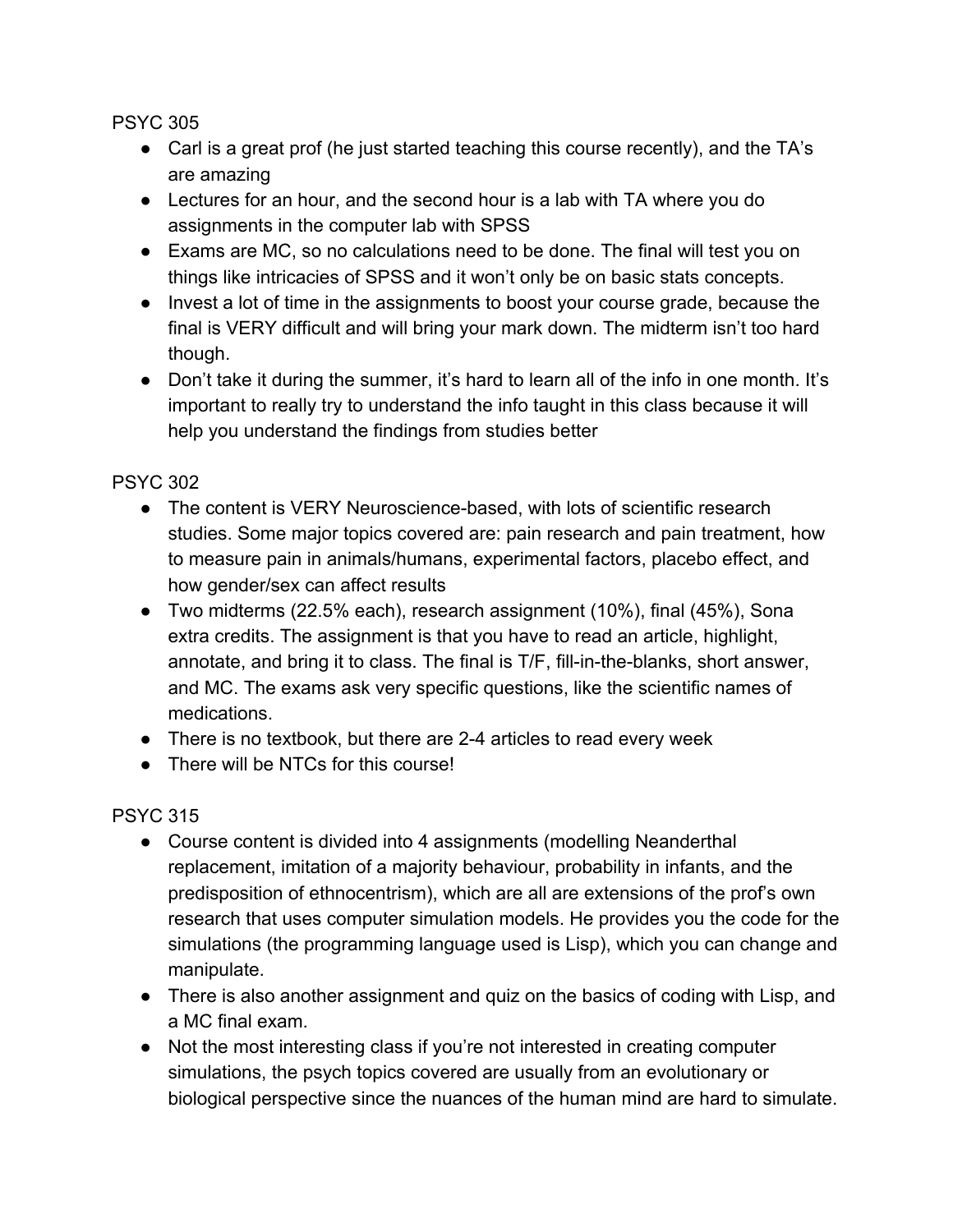- Fulfils the history requirement for OPQ, and most grad schools outside of Quebec also requires a history course in Psychology.
- The winter prof's slides used in class have "ghost slides" that are not included in the slides he posts on myCourses. TAKE NOTES on these slides because they WILL be on the exam.
- The exams are content-based, the course content is kind of difficult and dry, and there's a coursepack for the course.

## PSYC 433

- If you're interested in learning more about the field of Cognitive Science, this is a good class to take. The research papers are a bit hard to get through since they're teaching you concepts from all five fields that are incorporated in Cog Sci.
- Two assignments and a take home final, and the grading isn't too hard.

## PSYC 444

- Great GPA booster AND the course material can be related to your everyday life because everyone sleeps
- Prof is friendly and approachable, and the exams are all based on the slides (no textbook.
- There are two midterms (25% each), and a final (40%). The exams are MC, true/false, and short answer, with a long answer included in the final. The long answer question is given to you ahead of time and it's designed for you to do well! There's also a group presentation for 10%, which is nice because most psych courses don't have presentations.
- The class is recorded and it's a three hour lecture on Friday afternoon in the winter semester

- The course content overlaps a lot with PSYC 332, but there's more of an emphasis on the application of personality
- The prof is fair and wants students to do well and give you opportunities throughout the class to do well.
- There are two midterms, one final, and an optional paper for 15% on anything from the course material. Most people get an A on the paper, and the exams are difficult but the prof can reweigh your marks so you can get the best grade possible. The exams are MC and short answer, and are on both readings and lecture material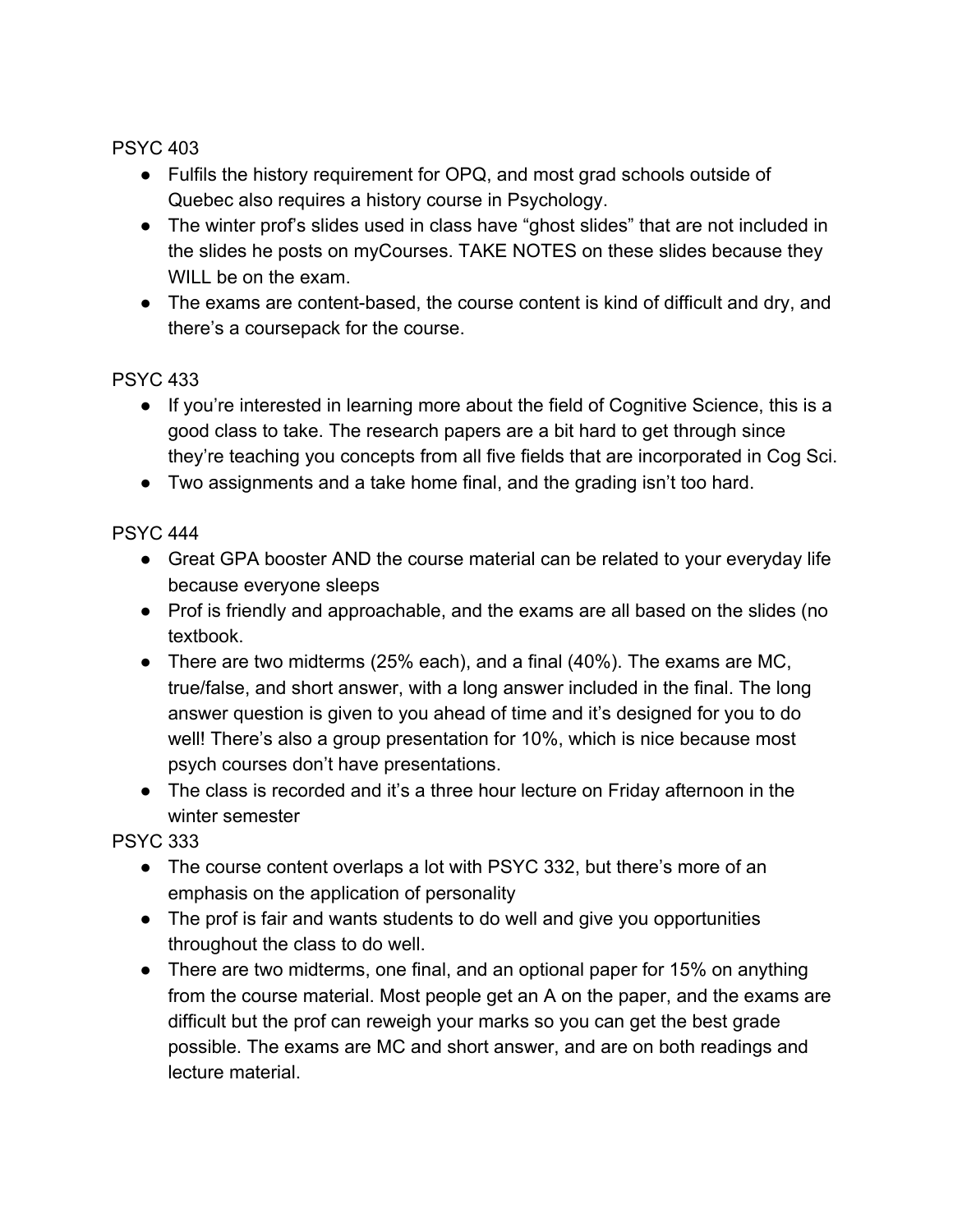- Kind of like 337 but focuses on kids. It's very DSM based, and the lectures are super interesting and easy to follow.
- The prof is incredible and very organized. The exams are fair and really test if you studied. They'll give you a situation and you have to diagnose the person. You will also be tested on the validity and reliability of studies.
- Two midterms, a final, and an optional paper for 10%, which isn't marked harshly.
- 15% textbook only questions, which includes DSM material. Sometimes the prof will only mention some symptoms in slides, and the rest of the symptoms for the disorder will be in the DSM. These symptoms are testable and count as a textbook question
- You don't need the prerequisites (but they do make the content easier), she teaches you everything you need to know
- Memorize the DSM and you'll be okay.

PSYC 471

- The prof is basically everyone's favourite prof. Engaging and funny lecturer who uses clips from TV shows and movies and is such a sweetheart.
- The course content has lots of real-world applications, and the three books you need to read are self-help books so they're actually pretty interesting. Keep up with them though and don't fall behind because it will be hard to catch up.
- One midterm, one final, and there's an optional paper for 15%. He tests a lot on his anecdotes from his own life and asks very specific questions about examples he gives, so be sure to take notes on literally everything he talks about.
- The class is lecture recorded.

NSCI 201

- 2 midterms and 1 final each midterm is worth 25% and are non-cumulative and the final is 50% and cumulative. There is a reweighting option so that only the second midterm may be counted or the final can be 75 or 100%
- Lecture material is really dense, it's like PSYC 211 but more intense. Focus is more on biology/anatomy than psych and there's a required textbook which you should definitely read.
- Lectures are recorded, and NTCs are available from NUMS every year.

PSYC 318

● 2 midterms (25% each) and (50%) final, and you also can get 1% from participant pool. The midterms are hard, and the final is even worse.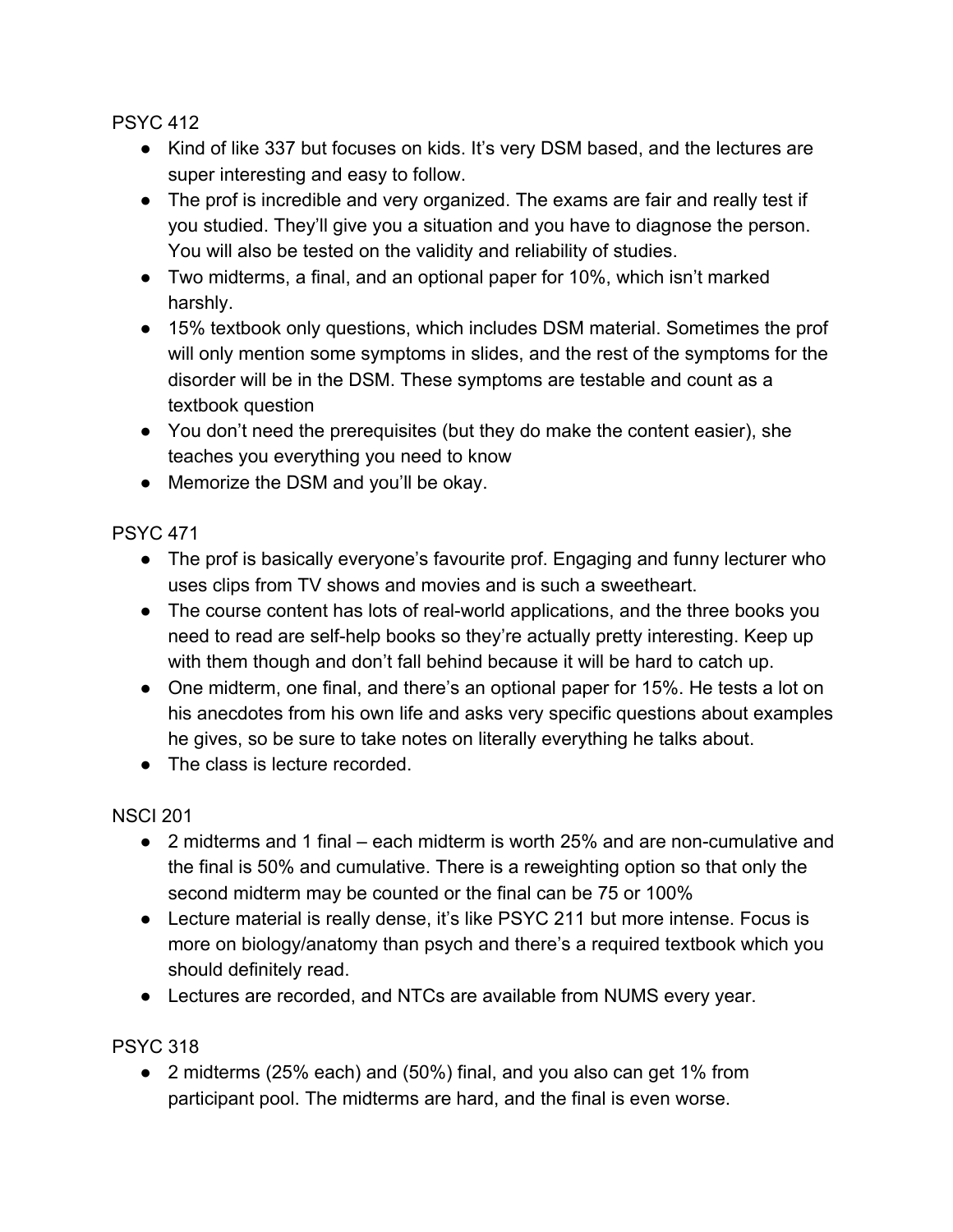- Lots of material covered, and the exams are entirely based on lectures. Usually the prof teaches about a research paper that he finds interesting, and you'll feel like you understand it during the lecture, but then when you look back at the material, you don't understand a thing.
- Same prof as PSYC 211, who's a pretty straight forward prof. He assumes you remember everything from 211.
- Focuses on neural pathways and you really have to UNDERSTAND where things go in your brain. This is a very niche class.

- Prof is listed as TBD right now, but it's usually the same prof. Professors make all the difference for a class, so do your research when the prof is announced and check out the syllabus during add/drop
- Last year it was a lot of readings, lectures were dry and boring, but it wasn't hard to get a good grade as 11% was basically free from doing assignments + participant pool

## PSYC 427

- Neuroscience based
- 35% midterm, 65% final. All questions are long answer, but sample questions will be provided beforehand. The exams are pretty easy, you will be shown an image/diagram from class/readings and you have to explain it.
- Prof is really passionate and will not try to trick you on exams. Best way to succeed is to practice writing clear and concise long answers.
- Lectures aren't recorded and slides aren't comprehensive so you HAVE to go to class
- Textbook is assigned but not mandatory, essential to cover the articles that are posted on myCourses and understand the main points

- 15% group presentation, 35% critique paper, 35% final exam, 15% participation and attendance. The group presentations are mainly summarizing assigned readings for the week and leading group discussions.
- Lectures are apparently quite dry, and the course may be difficult for some on a conceptual level, as a definition for attention is not really clear. The final exam is definition and essay questions so you can really argue anything with the right support because it is unclear.
- Not recorded, and it's another 3 hour lecture.
- The prof seems to be a favourite. They teach PSYC 410 and is super sassy.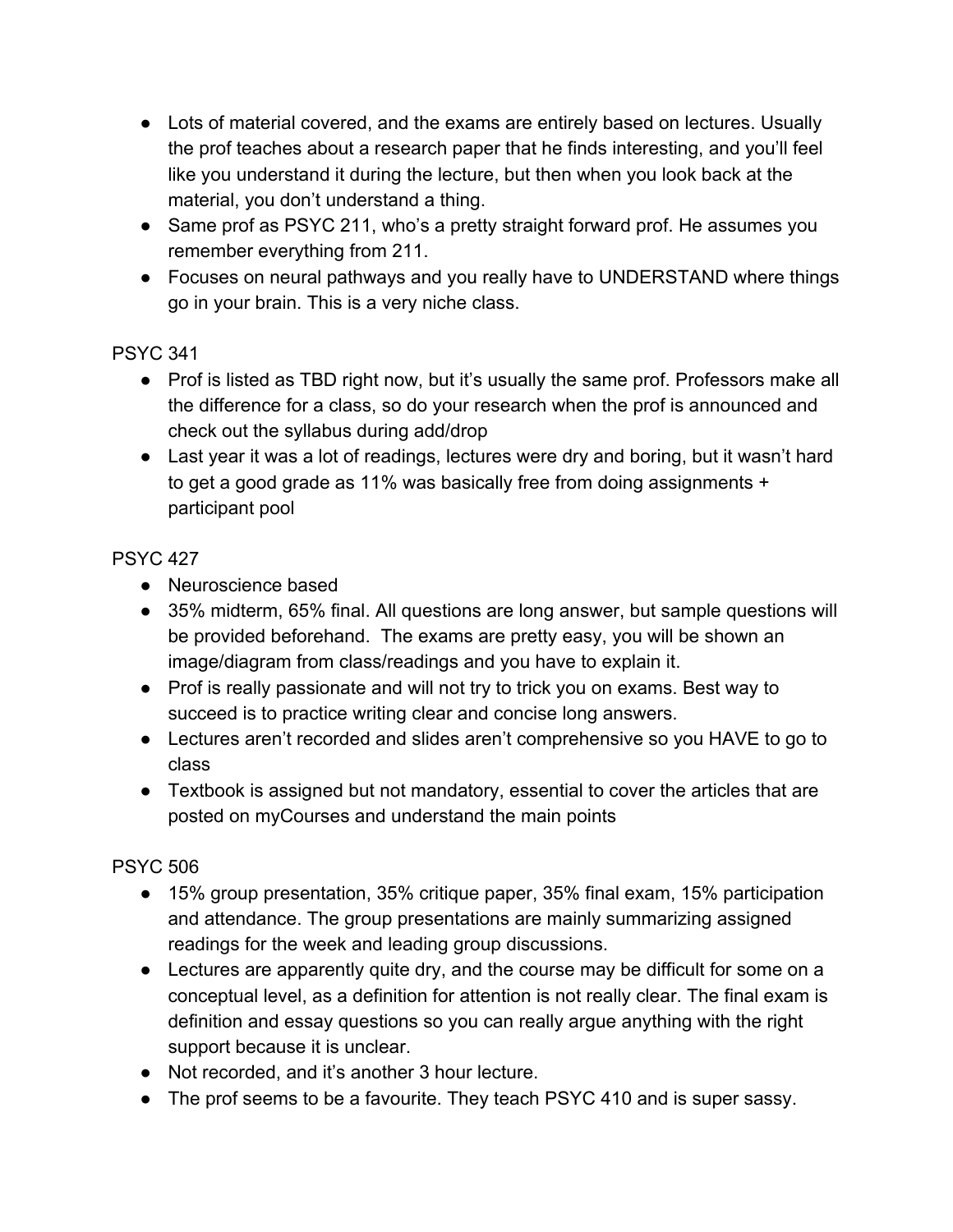- Feedback is from last year, with a different prof
- Interesting material, but intense in terms of reading, presentations, and daily participation. It's definitely hard from what people have said.
- It seems like lots of music theory knowledge is required.

PSYC 541

- Prof is fairly new, but students seem to really like them. They teach stats very well and clearly.
- Looks like this course hasn't been offered for awhile, and you probably need PSYC 536 to do well

PSYC 545

- Pretty demanding course papers, grades related to participation, presentation
- Classes aren't recorded
- Professor wants you to do your best and will give constructive criticism accordingly.

535

- Seminar class; content will change depending on prof
- Really small class (8 people, including the prof), and very interactive. The course isn't actually restricted to grad students, but half the class will be grad students. You don't have to apply for the course.
- Every week you have to read 3 papers and write one response paper (2 pages) responding to those papers. It will be a mini-research design to investigate something, and you also have to submit two discussion questions to talk about during the seminar.
- Final paper is 8-10 pages on a topic she taught in class, and there's a 10 min presentation.
- Based on critical thinking and class discussion, not memorization
- Also there's a 10 min presentation at the end
- Since it's a 500-level class, it's best if you take 215, 333, and 351 beforehand because it's research design-based on social psych

PSYC 408

● Two midterms, 10% assignments in class and 50% final. Assignments are basically free marks.